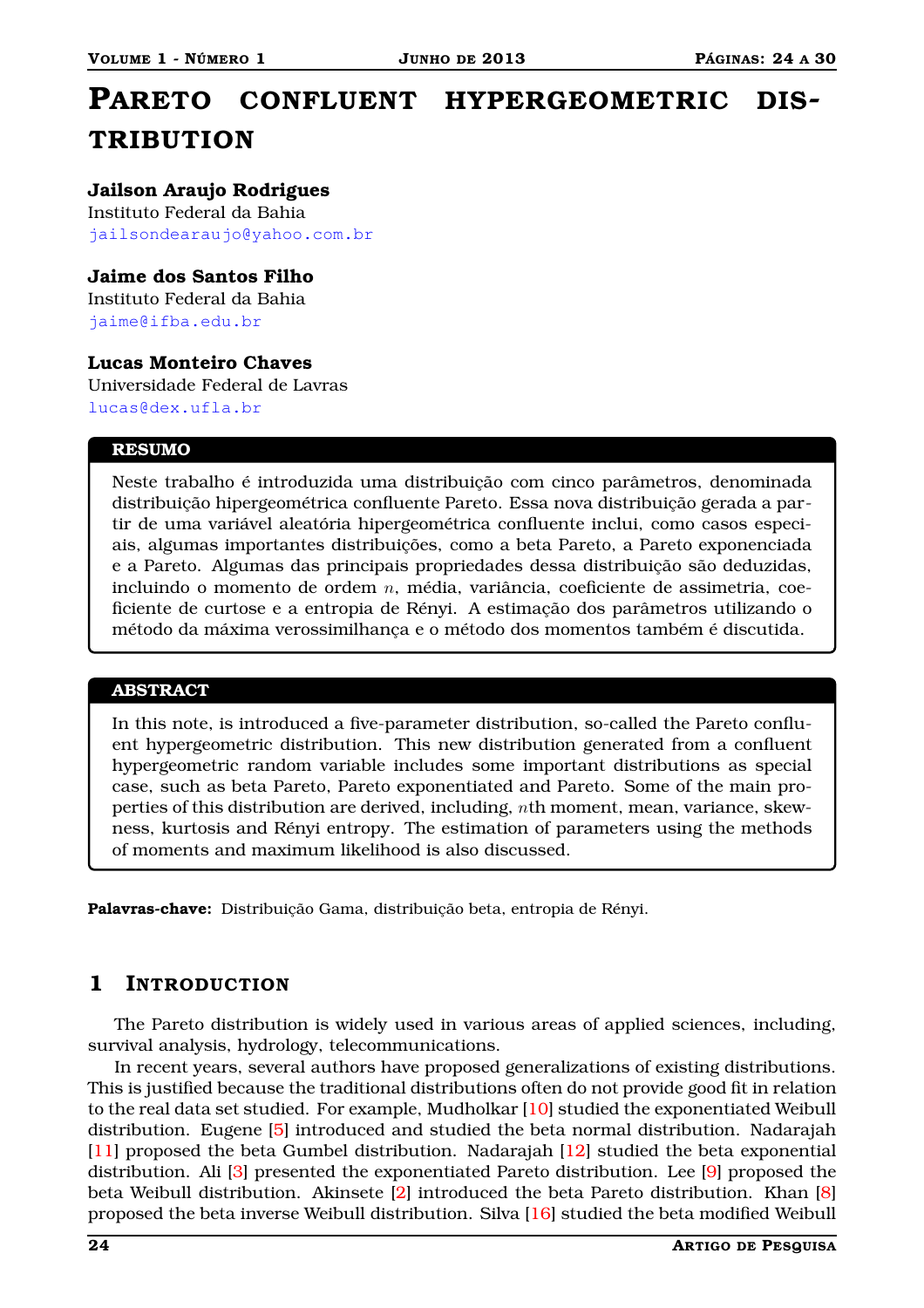distribution. Pascoa [\[15\]](#page-6-9) introduced the Kumaraswamy generalized gamma distribution and Paranaíba [\[14\]](#page-6-10) presented the beta Burr XII.

In this article, is presented a new five-parameter distribution, so-called the Pareto confluent hypergeometric distribution. Some of the main properties of this distribution are derived.

The paper is organized as follows. In Section 2 is defined the Pareto confluent hypergeometric distribution and some special sub-models are discussed. The nth moment, mean, variance, skewness and kurtosis are derived in Section 3. In Section 4 is derived the Rényi entropy. Finally, in Section 5, the estimation of parameters using the methods of moments and maximum likelihood is discussed.

<span id="page-1-0"></span>The calculations of this note involve the gamma function defined by

$$
\Gamma(a) = \int_{0}^{\infty} t^{a-1} \exp(-t) dt
$$
 (1)

the incomplete gamma function defined by

$$
\gamma(a,x) = \int_{0}^{x} t^{a-1} \exp(-t) dt
$$
 (2)

the beta function defined by

$$
B(a,b) = \int_0^1 t^{a-1} (1-t)^{b-1} dt
$$
 (3)

and the confluent hypergeometric function defined by

$$
{}_{1}F_{1}(a;c;x) = \sum_{j=0}^{\infty} \frac{(a)_{j}}{(c)_{j}j!} x^{j}
$$
\n(4)

where  $(x)$ <sub>j</sub> =  $(x)(x+1)...(x+j-1)$  denotes the Pochhammer symbol. The properties of these special functions are given by Oldham [\[13\]](#page-6-11).

We also need the following important lemmas.

<span id="page-1-1"></span>**Lemma 1:** *(Equation (3.381.1), Gradshteyn [\[7\]](#page-6-12)). For*  $\nu > 0$ *,* 

$$
\int_0^u x^{\nu-1} \exp(-\mu x) dx = \mu^{-\nu} \gamma(\nu, \mu u).
$$

<span id="page-1-2"></span>**Lemma 2:** *(Equation (3.383.1), Gradshteyn [\[7\]](#page-6-12)). For*  $\mu > 0$  *and*  $\nu > 0$ *,* 

$$
\int_0^u x^{\nu-1} (u-x)^{\mu-1} \exp(\beta x) dx = B(\mu, \nu) u^{\mu+\nu-1} {}_1F_1(\nu; \mu+\nu; \beta u).
$$

### **2 THE MODEL**

The confluent hypergeometric distribution presented by Gordy [\[6\]](#page-6-13) has probability density function (pdf) defined by

$$
f(x) = \frac{x^{a-1} (1-x)^{b-1} \exp(-cx)}{B(a,b) \; _1F_1(a; a+b; -c)} \tag{5}
$$

where  $1 > x > 0$ ,  $a > 0$ ,  $b > 0$  and  $+\infty > c > -\infty$ .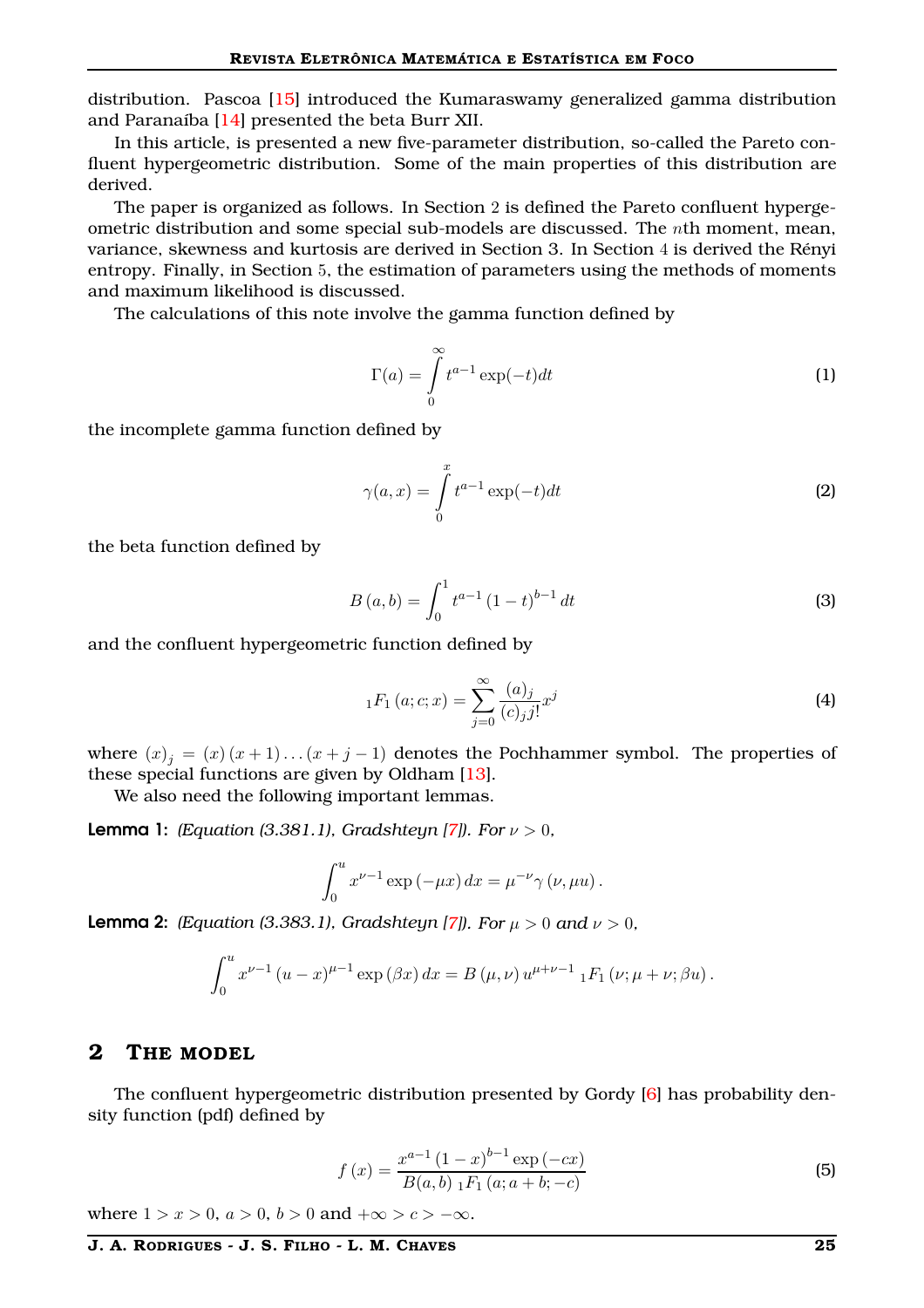$$
F(x) = \frac{1}{B(a, b) \, 1^{F_1}(a; a + b; -c)} \int_0^{G(x)} t^{a-1} (1-t)^{b-1} \exp(-ct) \, dt \tag{6}
$$

<span id="page-2-1"></span><span id="page-2-0"></span>Now consider the Pareto distribution with cdf defined by

$$
G\left(x\right) = 1 - \left(\frac{x}{s}\right)^{-k} \tag{7}
$$

<span id="page-2-2"></span>where  $x \geq s$ ,  $k > 0$  and  $s > 0$ . Inserting the cdf [\(7\)](#page-2-0) in [\(6\)](#page-2-1), we obtain the cdf of Pareto confluent hypergeometric (PCH) distribution

$$
F(x) = \frac{1}{B(a,b) \; _1F_1(a;a+b;-c)} \int_0^{1-\left(\frac{x}{s}\right)^{-k}} t^{a-1} (1-t)^{b-1} \exp\left(-ct\right) dt
$$
 (8)

<span id="page-2-3"></span>for  $x \geq s$ ,  $a > 0$ ,  $b > 0$ ,  $+\infty > c > -\infty$ ,  $k > 0$  and  $s > 0$ . The pdf and hazard rate functions associated with [\(8\)](#page-2-2) are

$$
f(x) = \frac{k s^{bk} x^{-(bk+1)} \left[ 1 - (x/s)^{-k} \right]^{a-1} \exp\left[ c (x/s)^{-k} \right]}{\exp(c) B(a, b) \, {}_1F_1(a; a+b; -c)}
$$
(9)

<span id="page-2-4"></span>and

$$
\lambda(x) = \frac{k s^{bk} x^{-(bk+1)} \left[ 1 - (x/s)^{-k} \right]^{a-1} \exp\left\{ -c \left[ 1 - (x/s)^{-k} \right] \right\}}{B(a, b) \, {}_1F_1(a; a+b; -c) - \int_0^{1 - (x/s)^{-k}} t^{a-1} (1-t)^{b-1} \exp\left(-ct\right) dt}
$$
\n(10)

If  $|z| < 1$  and  $b > 0$  is real non-integer, we have the series representation

$$
(1-z)^{b-1} = \sum_{j=0}^{\infty} \frac{(-1)^j \Gamma(b) z^j}{\Gamma(b-j) j!}
$$
 (11)

Using  $(1)$  and the Lemma [1,](#page-1-1) the cdf of Pareto confluent hypergeometric distribution  $(8)$ can be written as

$$
F(x) = \frac{\Gamma(b)}{B(a,b) \, {}_1F_1(a;a+b;-c)} \sum_{j=0}^{\infty} \frac{(-1)^j \, \gamma\left(a+j, c\left[1-(x/s)^{-k}\right]\right)}{c^{a+j}\Gamma(b-j)j!}
$$
(12)

When  $b > 0$  is a interger, the above sum stops at  $b - 1$ .

The Pareto confluent hypergeometric distribution represents a generalization of some well-known distributions. Clearly, the Pareto distribution is a sub-model when  $a = b = 1$ and  $c = 0$ . For  $c = 0$ , [\(9\)](#page-2-3) is referred to as beta Pareto distribution, see Akinsete [\[2\]](#page-6-6). If  $b = 1$ and  $c = 0$  the reduced model becomes the exponentiated Pareto distribution intorduced by Ali [\[3\]](#page-6-4).

Some of the possible shapes of the PCH density [\(9\)](#page-2-3) and hazard rate function [\(10\)](#page-2-4) are illustrated in Figure [1.](#page-3-0)

## **3 MOMENTS**

Theorem 1: *If* X *has the PCH pdf [\(9\)](#page-2-3), then its* n*th moment can be written as*

$$
E(X^{n}) = \frac{s^{n}B\left(a,b-\frac{n}{k}\right) {}_{1}F_{1}\left(a;a+b-\frac{n}{k};-c\right)}{B\left(a,b\right) {}_{1}F_{1}\left(a;a+b;-c\right)}
$$
\n(13)

for  $n \geq 1$  and  $b > \frac{n}{k}$ .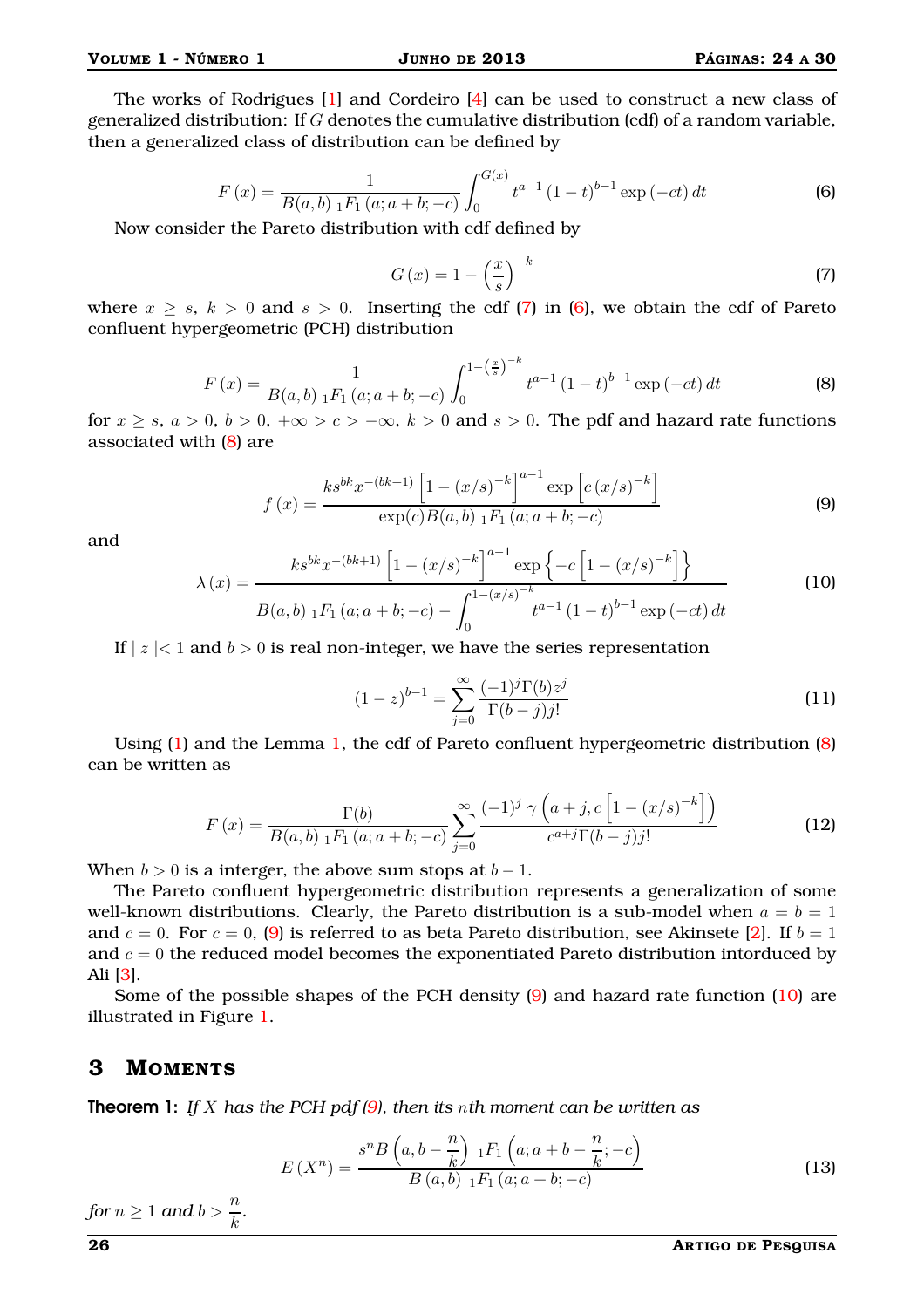<span id="page-3-0"></span>

**FIGURA 1:** Plots of the PCH density and hazard rate function for selected parameter values.

**Proof:**

$$
E(X^{n}) = \int_{s}^{\infty} \frac{k s^{bk} x^{n-(bk+1)} \left[1 - (x/s)^{-k}\right]^{a-1} \exp\left[c (x/s)^{-k}\right]}{\exp(c) B(a, b) \; {}_{1}F_{1}(a; a+b; -c)} dx
$$
 (14)

substituting  $t = (x/s)^{-k}$ , the integral [\(14\)](#page-3-1) can be rewritten as

$$
E(X^{n}) = \frac{s^{n}}{\exp(c)B(a,b) \, 1_{\Gamma_{1}}(a; a+b; -c)} \int_{s}^{\infty} t^{b-1-\frac{n}{k}} (1-t)^{a-1} \exp(ct) \, dt \tag{15}
$$

If  $b > n/k$ , the direct application of Lemma [2](#page-1-2) shows that [\(15\)](#page-3-2) can be rewritten as

$$
E(X^{n}) = \frac{s^{n}B\left(a,b-\frac{n}{k}\right) {}_{1}F_{1}\left(b-\frac{n}{k};a+b-\frac{n}{k};c\right)}{\exp(c) B\left(a,b\right) {}_{1}F_{1}\left(a;a+b;-c\right)}\tag{16}
$$

The result of the theorem follows by direct application of Kummer's relation

$$
{}_{1}F_{1}(c-a;c;z) = \exp(c) {}_{1}F_{1}(a;c;-z)
$$
\n(17)

<span id="page-3-2"></span><span id="page-3-1"></span> $\blacksquare$ 

In particular,

$$
E(X) = \frac{sB\left(a, b - \frac{1}{k}\right) \, {}_1F_1\left(a; a + b - \frac{1}{k}; -c\right)}{B\left(a, b\right) \, {}_1F_1\left(a; a + b; -c\right)}\tag{18}
$$

$$
E(X^{2}) = \frac{s^{2}B\left(a,b-\frac{2}{k}\right) {}_{1}F_{1}\left(a;a+b-\frac{2}{k};-c\right)}{B\left(a,b\right) {}_{1}F_{1}\left(a;a+b;-c\right)}
$$
(19)

$$
E(X^3) = \frac{s^3 B\left(a, b - \frac{3}{k}\right) \, {}_1F_1\left(a; a + b - \frac{3}{k}; -c\right)}{B\left(a, b\right) \, {}_1F_1\left(a; a + b; -c\right)}\tag{20}
$$

**J. A. RODRIGUES - J. S. FILHO - L. M. CHAVES 27**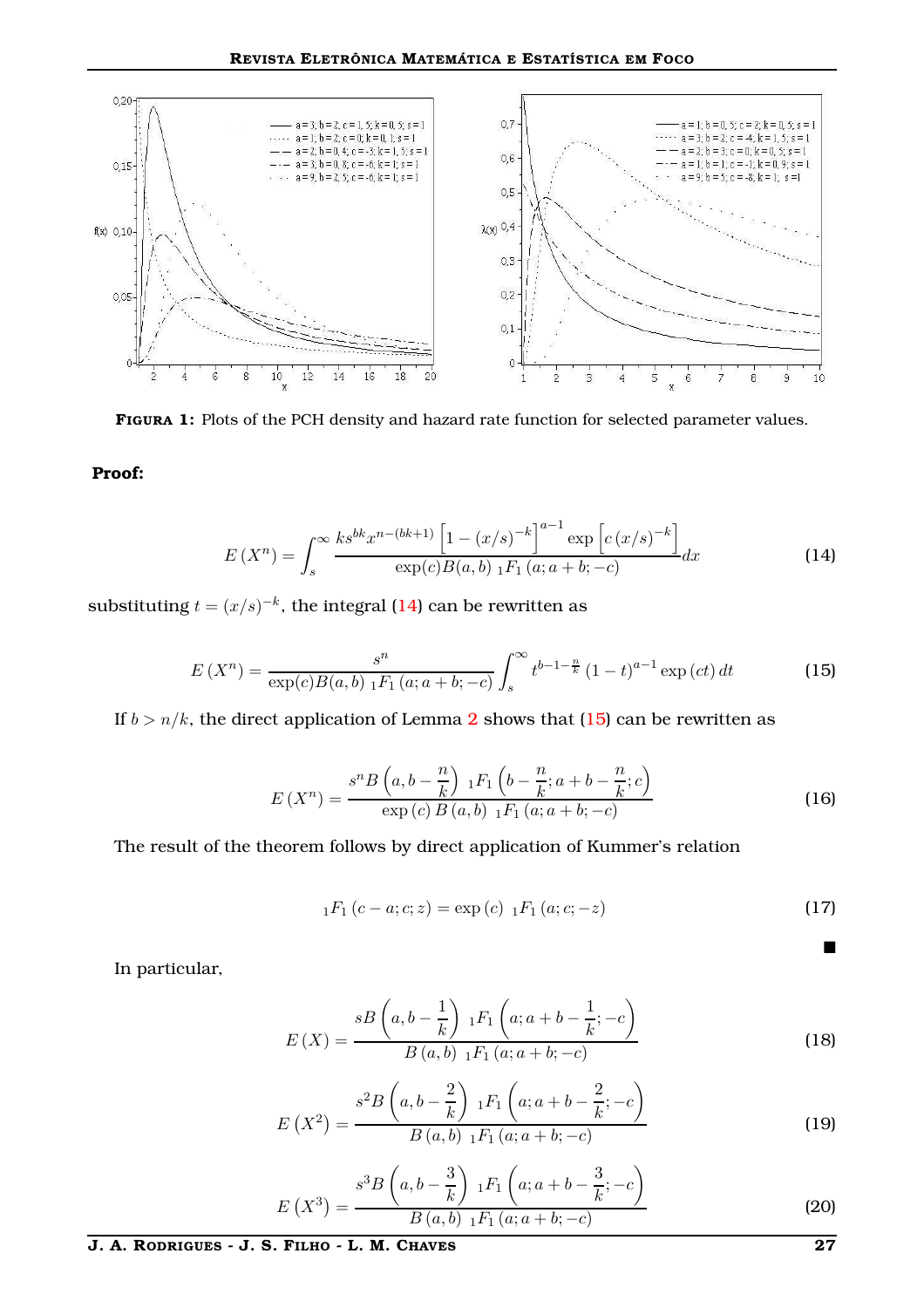$$
E(X^{4}) = \frac{s^{4}B\left(a,b-\frac{4}{k}\right) {}_{1}F_{1}\left(a;a+b-\frac{4}{k};-c\right)}{B\left(a,b\right) {}_{1}F_{1}\left(a;a+b;-c\right)}
$$
(21)

The variance, skewness, and kurtosis measures can now be calculated using the relations

$$
Var(X) = E(X^{2}) - E^{2}(X)
$$
\n(22)

$$
Skewness(X) = \frac{E(X^3) - 3E(X)E^2(X) + 2E^3(X)}{Var^{3/2}(X)}
$$
(23)

$$
Kurtosis(X) = \frac{E(X^4) - 4E(X)E^3(X) + 6E(X^2)E^2(X) - 3E^4(X)}{Var^2(X)}
$$
(24)

# **4 ENTROPY**

An entropy of a random variable  $X$  is a measure of variation of the uncertainty. Rényi entropy is defined by

<span id="page-4-3"></span>
$$
H_{\alpha}\left(X\right) = \frac{1}{1-\alpha} \log \left[ \int f^{\alpha}(x) dx \right]
$$
 (25)

for  $\alpha > 0$  and  $\alpha \neq 1$ .

Theorem 2: *If* X *has the PCH pdf [\(9\)](#page-2-3), then its Rényi entropy is given by*

$$
H_{\alpha}(X) = \log s - \log k + \frac{c\alpha}{\alpha - 1} + \frac{\alpha}{\alpha - 1}\log B(a, b) + \frac{1}{1 - \alpha}\log B\left(\alpha a - \alpha + 1, \alpha b + \frac{\alpha}{k} - \frac{1}{k}\right)
$$

$$
+ \frac{\alpha}{\alpha - 1}\log_{1}F_{1}(a; a + b; -c) + \frac{1}{\alpha - 1}\log_{1}F_{1}\left(\alpha b + \frac{\alpha}{k} - \frac{1}{k}; \alpha a + \alpha b - \alpha + 1 + \frac{\alpha}{k} - \frac{1}{k}; c\alpha\right) \quad \text{(26)}
$$

*for*  $\alpha$  (*bk* + 1) > 1 *and*  $\alpha$  (*a* − 1) > −1*.* 

**Proof:** One can express

$$
\int f^{\alpha}(x)dx = \int_{s}^{\infty} \frac{k^{\alpha}s^{bk\alpha}x^{-\alpha(bk+1)}\left[1 - (x/s)^{-k}\right]^{\alpha(a-1)}\exp\left[c\alpha\left(x/s\right)^{-k}\right]}{\exp(c\alpha)B^{\alpha}(a,b)\; {}_1F_1^{\alpha}(a;a+b;-c)}dx
$$
\n(27)

substituting  $t = (x/s)^{-k}$ , the integral [\(27\)](#page-4-0) can be rewritten as

$$
\int f^{\alpha}(x)dx = \frac{k^{\alpha-1}s^{1-\alpha}\exp(-c\alpha)}{B^{\alpha}(a,b)_{1}F_{1}^{\alpha}(a;a+b;-c)}\int_{s}^{\infty}t^{b\alpha+\frac{\alpha}{k}-\frac{1}{k}-1}(1-t)^{\alpha(a-1)}\exp(c\alpha t)dt
$$
\n(28)

If  $\alpha (bk + 1) > 1$  and  $\alpha (a - 1) > -1$ , the direct application of Lemma [2](#page-1-2) shows that [\(28\)](#page-4-1) can be rewritten as

$$
\int f^{\alpha}(x)dx = \frac{k^{\alpha-1}s^{1-\alpha}B(\alpha a - \alpha + 1, \alpha b + \frac{\alpha}{k} - \frac{1}{k})}{\exp(c\alpha)B^{\alpha}(a, b) \ {}_1F_1^{\alpha}(a; a + b; -c)} \ {}_1F_1\left(\alpha b + \frac{\alpha}{k} - \frac{1}{k}; \alpha a + \alpha b - \alpha + 1 + \frac{\alpha}{k} - \frac{1}{k}; c\alpha\right)
$$
\n(29)

The result of the theorem follows by substituting equations [\(29\)](#page-4-2) into [\(25\)](#page-4-3).

<span id="page-4-2"></span><span id="page-4-1"></span><span id="page-4-0"></span> $\blacksquare$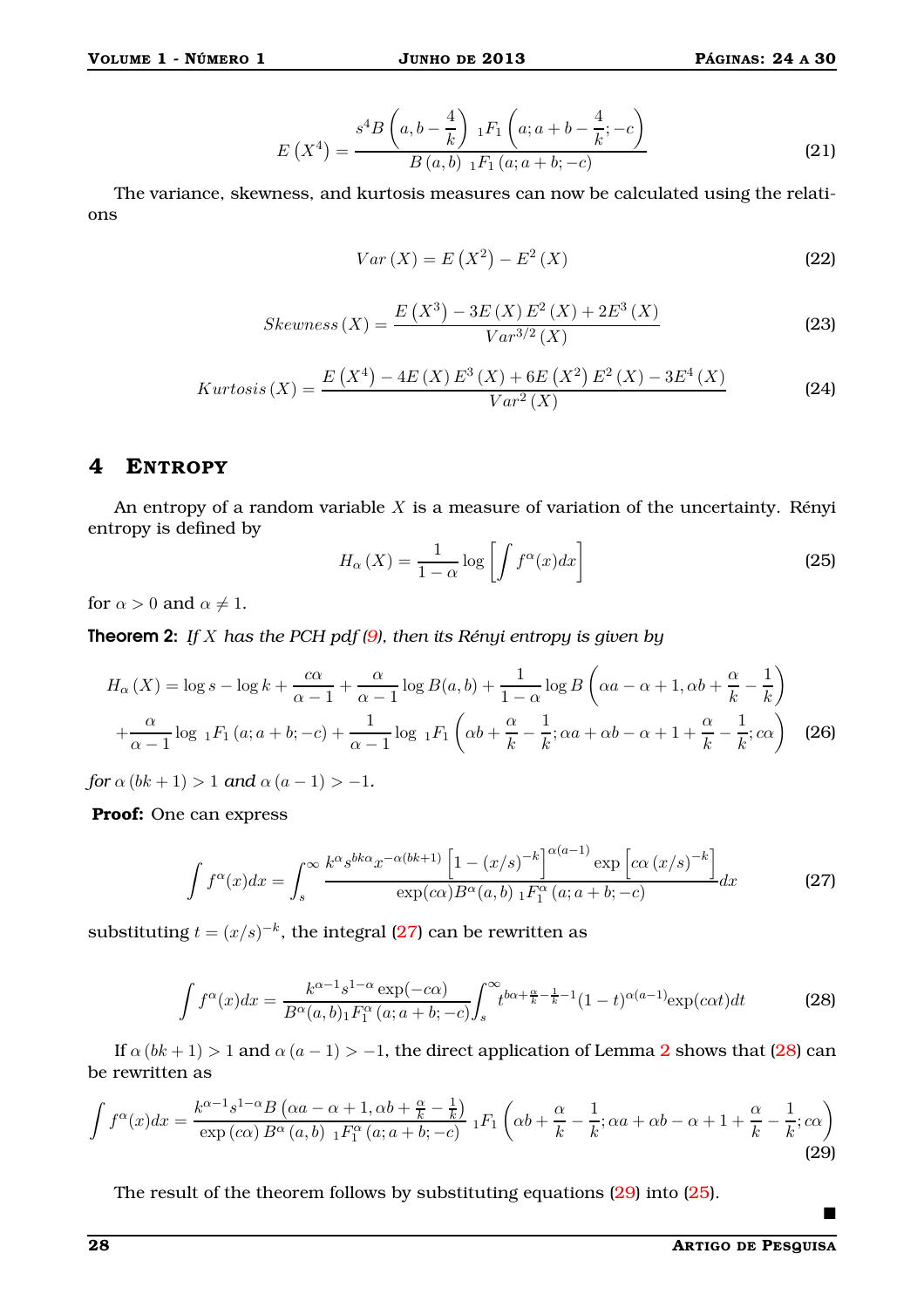#### **5 ESTIMATION**

In this section, we consider estimation of the five parameters by method of moments and the maximum likelihood of the PCH distribution. Let  $x_1, \ldots, x_n$  be a random sample of size  $n$  from the PCH distribution given by  $(9)$ . Under the method of moments, equating  $E(X<sup>j</sup>)$  with the corresponding sample moment,

$$
M_j = \frac{1}{n} \sum_{i=1}^{n} x_i^j, \quad j = 1, \dots, 5
$$
 (30)

respectively, one obtains the system of equations

$$
\frac{s^{j}B\left(a,b-\frac{j}{k}\right) \, {}_1F_1\left(a;a+b-\frac{j}{k};-c\right)}{B\left(a,b\right) \, {}_1F_1\left(a;a+b;-c\right)}=M_j, \quad j=1,\ldots,5
$$
\n(31)

which can be solved simultaneously to give estimates for  $a, b, c, k$  and  $s$ .

The log-likelihood for a random sample  $x_1, \ldots, x_n$  from the PCH distribution given by [\(9\)](#page-2-3) is:

$$
\log L(a, b, c, k, s) = n \log k + nbk \log s - nc - n \log B(a, b) - n \log_{1} F_{1}(a; a + b; -c) + c \sum_{i=0}^{n} \left(\frac{x_{i}}{s}\right)^{-k}
$$

$$
-(bk + 1) \sum_{i=0}^{n} \log x_{i} + (a - 1) \sum_{i=0}^{n} \log \left[1 - \left(\frac{x_{i}}{s}\right)^{-k}\right]
$$
(32)

The derivatives of this log-likelihood with respect to  $a, b, c, k$ , and  $s$  are:

$$
\frac{\partial \log L}{\partial a} = n\psi(a+b) - n\psi(a) + \sum_{i=0}^{n} \log \left[ 1 - \left(\frac{x_i}{s}\right)^{-k} \right] - \frac{n}{{}_1F_1\left(a; a+b;-c\right)} \frac{\partial {}_1F_1\left(a; a+b;-c\right)}{\partial a} \tag{33}
$$

$$
\frac{\partial \log L}{\partial b} = nk \log s + n\psi(a+b) - n\psi(b) - k \sum_{i=0}^{n} \log x_i - \frac{n}{1F_1(a; a+b; -c)} \frac{\partial_1 F_1(a; a+b; -c)}{\partial b}
$$
 (34)

$$
\frac{\partial \log L}{\partial c} = s^k \sum_{i=0}^n x_i^{-k} - \frac{n}{iF_1(a; a+b; -c)} \frac{\partial iF_1(a; a+b; -c)}{\partial c} - n
$$
\n(35)

$$
\frac{\partial \log L}{\partial k} = nb \log s + cs^k \log s \sum_{i=0}^n x_i^{-k} - cs^k \sum_{i=0}^n x^{-k} \log x_i - b \sum_{i=0}^n \log x_i + s^k (1 - a) \log s \sum_{i=0}^n \frac{1}{x^k - s^k}
$$

$$
+\frac{n}{k} + s^k(a-1) \sum_{i=0}^n \frac{\log x_i}{x^k - s^k}
$$
\n(36)

$$
\frac{\partial \log L}{\partial s} = \frac{nbk}{s} + cks^{k-1} \sum_{i=0}^{n} x_i^{-k} + ks^{k-1} (1-a) \sum_{i=0}^{n} \frac{1}{x^k - s^k}
$$
(37)

where  $\psi(x) = d \log \Gamma(x)/dx$  is the digamma function. Setting these expressions to zero and solving them simultaneously yields the maximum-likelihood estimates of the five parameters.

#### **6 ACKNOWLEDGMENTS**

The authors would like to thank the referees and the editor for carefully reading the paper and for their great help in improving the paper.